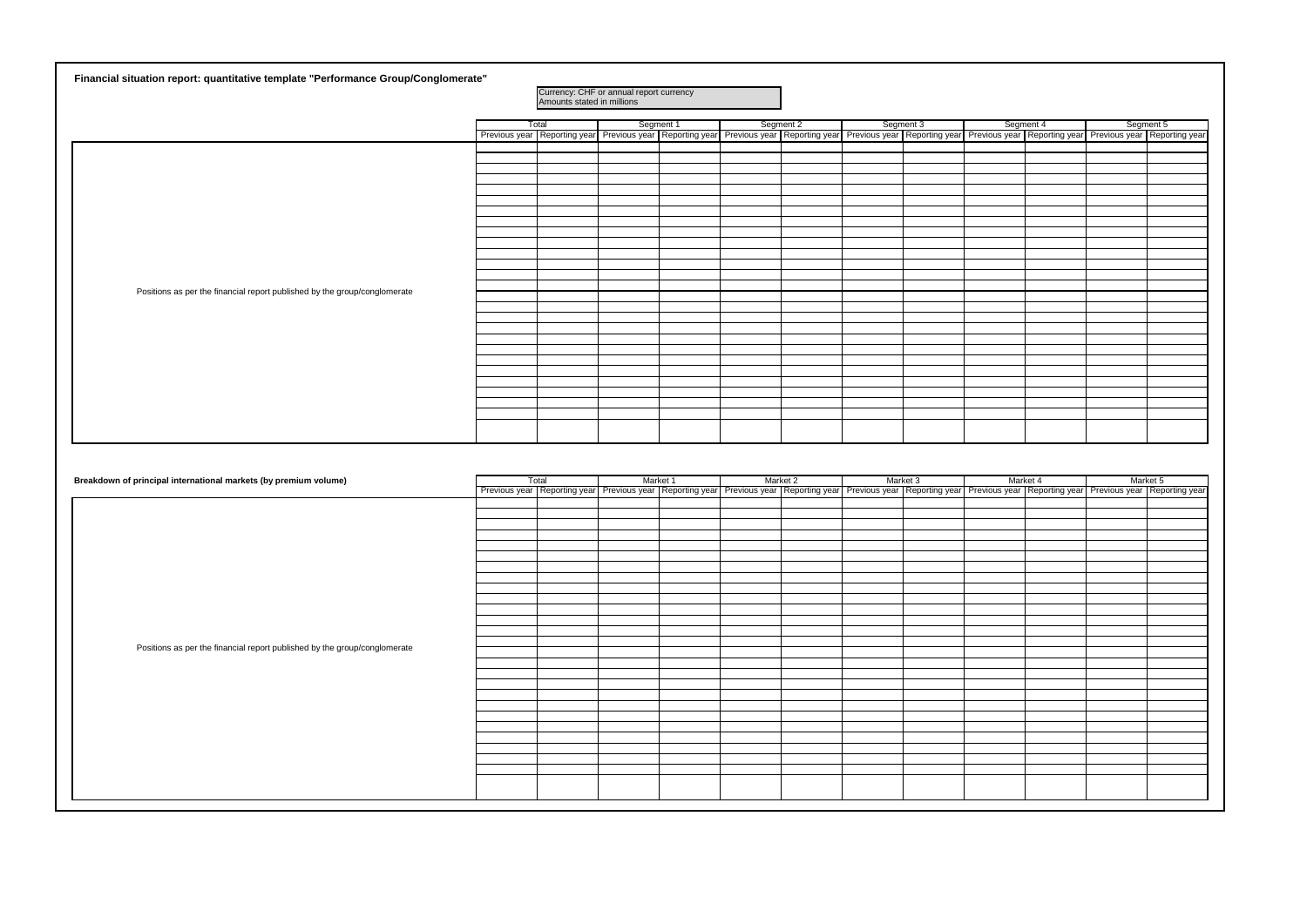| . IN:1<br>: capital<br>----<br>$\sim$<br><b>NONT</b><br>$\cdots$<br>Шč<br>энэксти аээстэ<br>.<br>.<br><i><b>CIIIV</b></i><br>ENG<br>. |  |  |
|---------------------------------------------------------------------------------------------------------------------------------------|--|--|
|                                                                                                                                       |  |  |

|                                                                                  | Financial situation report: quantitative template                                                | Currency: CHF<br>Amounts stated in<br>millions |                                |                             |
|----------------------------------------------------------------------------------|--------------------------------------------------------------------------------------------------|------------------------------------------------|--------------------------------|-----------------------------|
|                                                                                  |                                                                                                  | Ref. date<br>previous period                   | Adjustments<br>previous period | Ref. date<br>reporting year |
|                                                                                  | Real estate                                                                                      |                                                |                                |                             |
|                                                                                  | Holdings                                                                                         |                                                |                                |                             |
|                                                                                  | <b>Fixed-income securities</b>                                                                   |                                                |                                |                             |
|                                                                                  | Loans                                                                                            |                                                |                                |                             |
|                                                                                  | Mortgages                                                                                        |                                                |                                |                             |
|                                                                                  | Equities                                                                                         |                                                |                                |                             |
| Market-consistent value of                                                       | Other investments                                                                                |                                                |                                |                             |
| <b>investments</b>                                                               | Collective investment schemes                                                                    |                                                |                                |                             |
|                                                                                  |                                                                                                  |                                                |                                |                             |
|                                                                                  | Alternative investments                                                                          |                                                |                                |                             |
|                                                                                  | Other capital investments                                                                        |                                                |                                |                             |
|                                                                                  | <b>Total investments</b>                                                                         |                                                |                                |                             |
|                                                                                  | Financial investments from unit-linked life insurance                                            |                                                |                                |                             |
|                                                                                  | Receivables from derivative financial instruments                                                |                                                |                                |                             |
|                                                                                  | Cash and cash equivalents                                                                        |                                                |                                |                             |
| Market-consistent value of other                                                 | Receivables from insurance business                                                              |                                                |                                |                             |
|                                                                                  | Other receivables                                                                                |                                                |                                |                             |
| assets                                                                           | Other assets                                                                                     |                                                |                                |                             |
|                                                                                  | Total other assets                                                                               |                                                |                                |                             |
| <b>Total market-consistent value of</b>                                          | <b>Total market-consistent value of assets</b>                                                   |                                                |                                |                             |
| assets                                                                           |                                                                                                  |                                                |                                |                             |
|                                                                                  | Best estimate of insurance liabilities                                                           |                                                |                                |                             |
|                                                                                  | Direct insurance: life insurance business (excluding ALV)                                        |                                                |                                |                             |
|                                                                                  | Direct insurance: non-life insurance business                                                    |                                                |                                |                             |
|                                                                                  | Direct insurance: health insurance business                                                      |                                                |                                |                             |
|                                                                                  | Direct insurance: unit-linked life insurance business                                            |                                                |                                |                             |
|                                                                                  | Direct insurance: other business                                                                 |                                                |                                |                             |
|                                                                                  | Outward reinsurance: life insurance business (excluding ALV)                                     |                                                |                                |                             |
|                                                                                  | Outward reinsurance: non-life insurance business                                                 |                                                |                                |                             |
|                                                                                  | Outward reinsurance: health insurance business                                                   |                                                |                                |                             |
|                                                                                  | Outward reinsurance: unit-linked life insurance business                                         |                                                |                                |                             |
| <b>Best estimate liabilities (BEL)</b>                                           | Outward reinsurance: other business                                                              |                                                |                                |                             |
|                                                                                  | Reinsurers' share of best estimate for insurance liabilities                                     |                                                |                                |                             |
|                                                                                  | Direct insurance: life insurance business (excluding ALV)                                        |                                                |                                |                             |
|                                                                                  | Direct insurance: non-life insurance business                                                    |                                                |                                |                             |
|                                                                                  | Direct insurance: health insurance business                                                      |                                                |                                |                             |
|                                                                                  | Direct insurance: unit-linked life insurance business                                            |                                                |                                |                             |
|                                                                                  |                                                                                                  |                                                |                                |                             |
|                                                                                  | Direct insurance: other business<br>Outward reinsurance: life insurance business (excluding ALV) |                                                |                                |                             |
|                                                                                  |                                                                                                  |                                                |                                |                             |
|                                                                                  | Outward reinsurance: non-life insurance business                                                 |                                                |                                |                             |
|                                                                                  | Outward reinsurance: health insurance business                                                   |                                                |                                |                             |
|                                                                                  | Outward reinsurance: unit-linked life insurance business                                         |                                                |                                |                             |
|                                                                                  | Outward reinsurance: other business                                                              |                                                |                                |                             |
|                                                                                  | Non-technical provisions                                                                         |                                                |                                |                             |
|                                                                                  | Interest-bearing liabilities similar to debt capital                                             |                                                |                                |                             |
|                                                                                  | Market-consistent value of other Liabilities from derivative financial instruments               |                                                |                                |                             |
| liabilities                                                                      | Deposits retained on ceded reinsurance                                                           |                                                |                                |                             |
|                                                                                  | Liabilities from insurance business                                                              |                                                |                                |                             |
|                                                                                  | Other liabilities                                                                                |                                                |                                |                             |
| <b>Total BEL plus market-</b><br>consistent value of other<br><b>liabilities</b> | Total BEL plus market-consistent value of other liabilities                                      |                                                |                                |                             |